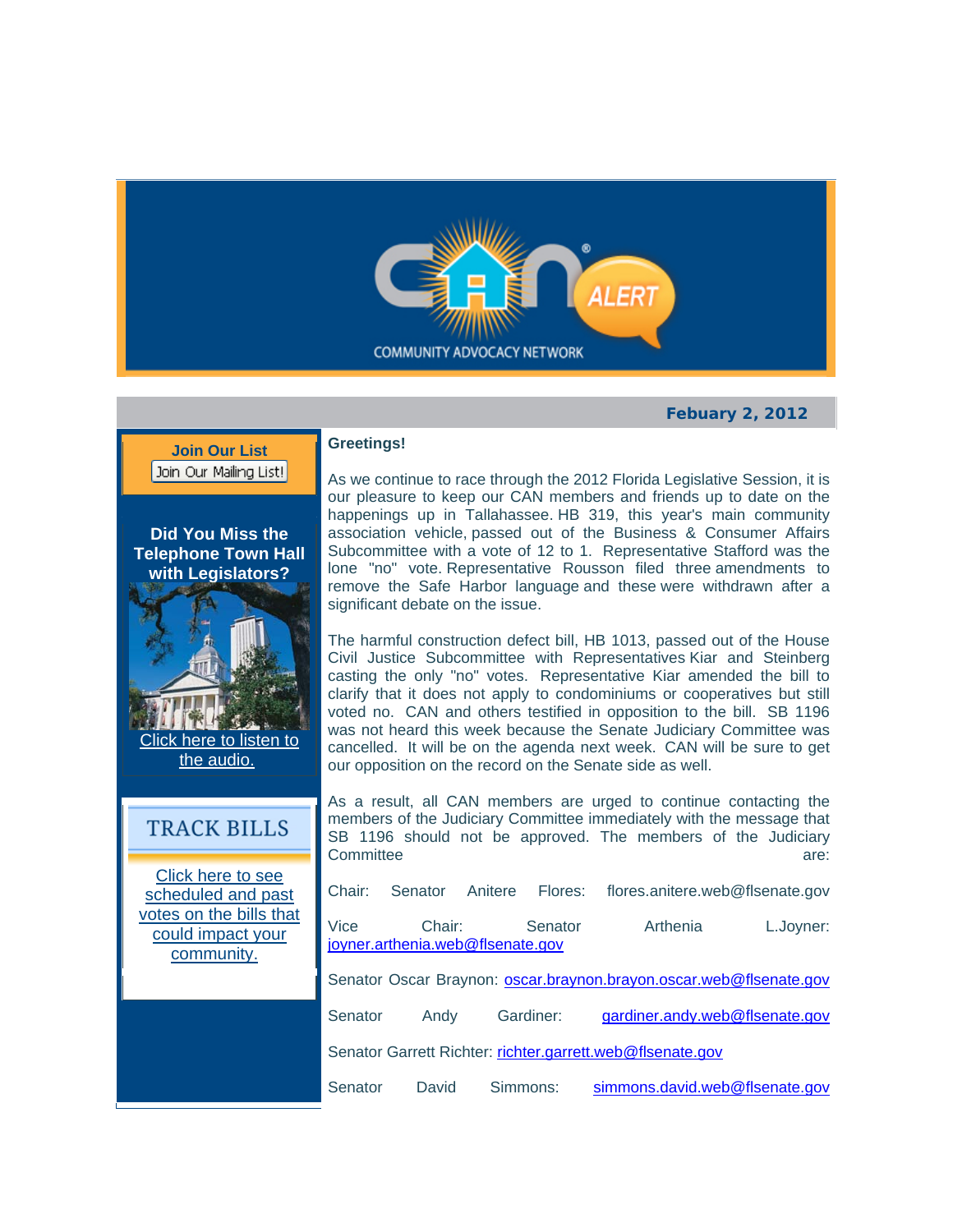

CAN in the NEWS

**HOA, condo owners deserve storm insurance protections**

**Pushing Banks Beyond the Safe Harbor Threshold**

 **Are You Vulnerable to a Frivolous Age Discrimination Lawsuit?**

**View from the Capitol: The Two "R"s - How a Bill Really Becomes a Law**

**An Open and Shut Case for Gated Communities**

**How Much Thought Goes into the Selection of Your Community?**

**CAN Executive Director: Profile in Leadership**

**View from the Capitol, FCAJ November**

**Policy Concerning Retroactive Regulation Gets Even Cloudier**

 $\overline{\phantom{a}}$ 

**Condo Owners Confront Lawmakers at Roundtable**

**Condo and HOA Law Blog**

Senator John Thrasher: thrasher.john.web@flsenate.gov

The agenda for the House Business and Consumer Affairs Committee has now been released, and HB 1013 is not on it; it is expected that this subcommittee will not meet again. This might be a favorable sign that our CAN members' opposition is being heard loud and clear.

SB 728/HB 753 - Unfortunately, CAN's insurance bills are not likely to be heard this session because of typical industry opposition which needs to be resolved and which will take more time than staff has available during the rush of session. To understand more about what CAN was hoping to accomplish with these bills, please read my Opinion piece from yesterday's Orlando Sentinel by clicking here: HOA, condo owners deserve storm insurance protections.

CAN remains committed to securing the same consumer protections that residential insurance policyholders have for the commercial residential policies that community association boards must purchase. Over the summer, we will be meeting with the relevant stakeholders and hopefully come forward with a piece of consensus legislation.

HB 213, the mortgage foreclosure bill filed by Representative Passidomo, is still working its way through the process. CAN has drafted several amendments that will be beneficial to community associations, particularly when confronted with the pervasive problem of abandoned properties, and we have had favorable conversations with the bill sponsor about adding those at a future stop. The companion bill is SB 1890 by Senator Latvala but it has not gotten a hearing on the Senate side.

SB 1408 which is known as Florida's Timeshare Resale Accountability Act, is sponsored by Senator Andy Gardiner (R-ORL). This bill is in its last committee, General Government Appropriations. The companion is HB 1001 by Representative Eisnaugle. It has two more committee stops to go, Judiciary and Economic Affairs. These bills are designed to cut down on frauds committed by time-share resale companies.

For those of you who are interested in attending our next Board Member Boot Camp® in Titusville on Saturday, February 25th, be sure to register soon as we are nearing capacity. I am happy to announce that in addition to certifying directors for service on their boards, our Board Member Boot Camp® has also just been certified to provide association managers with 5 hours of CEU including the hard-to-obtain HR credit. To register, watch a testimonial or place your name of on a Waiting List for an upcoming Board Member Boot Camp® in your area, please go to www.boardmemberbootcamp.com.

Very Truly Yours,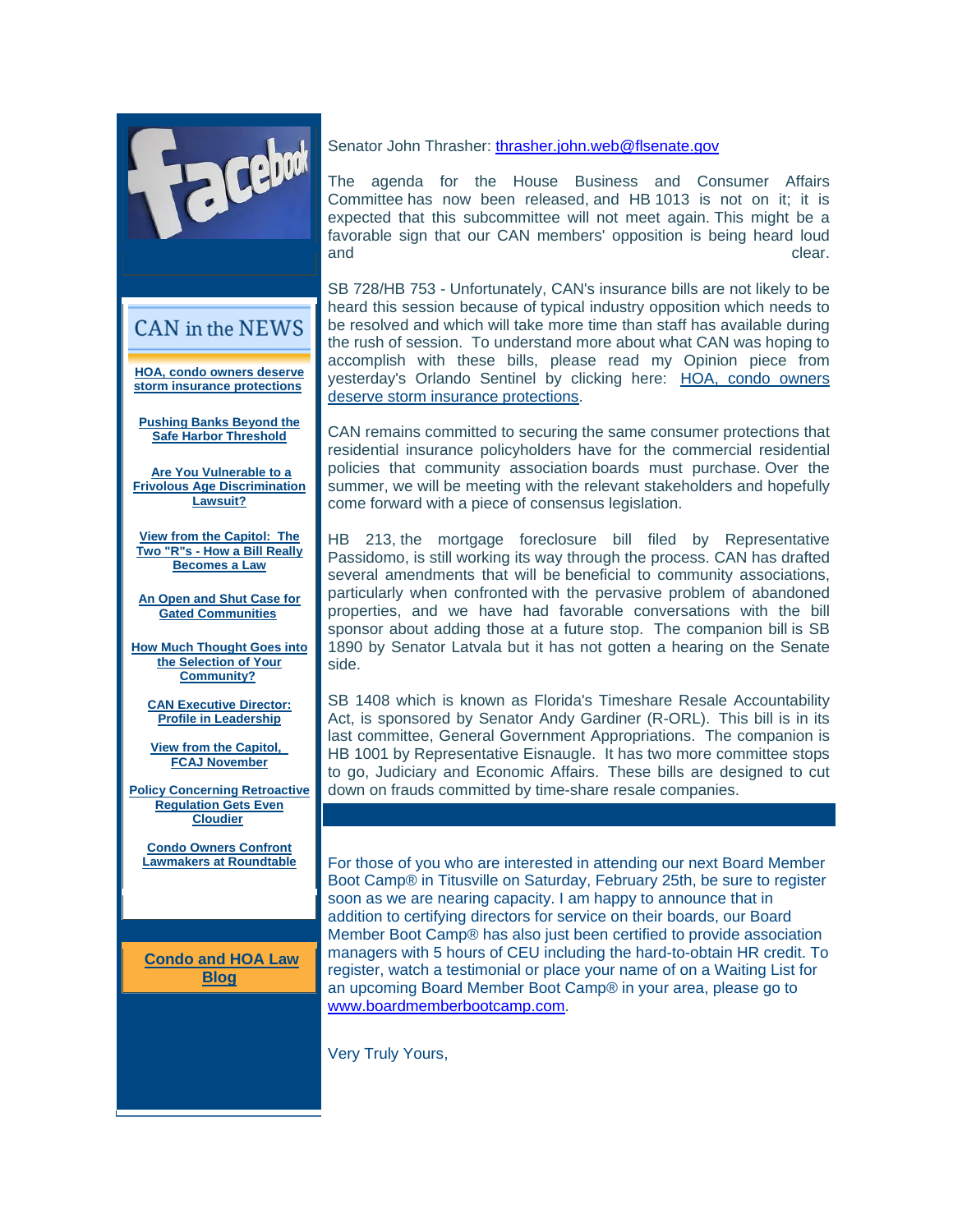

Donna DiMaggio Berger, Esq. Executive Director Community Advocacy Network

*Join us on Facebook Click here to receive CAN Alerts*